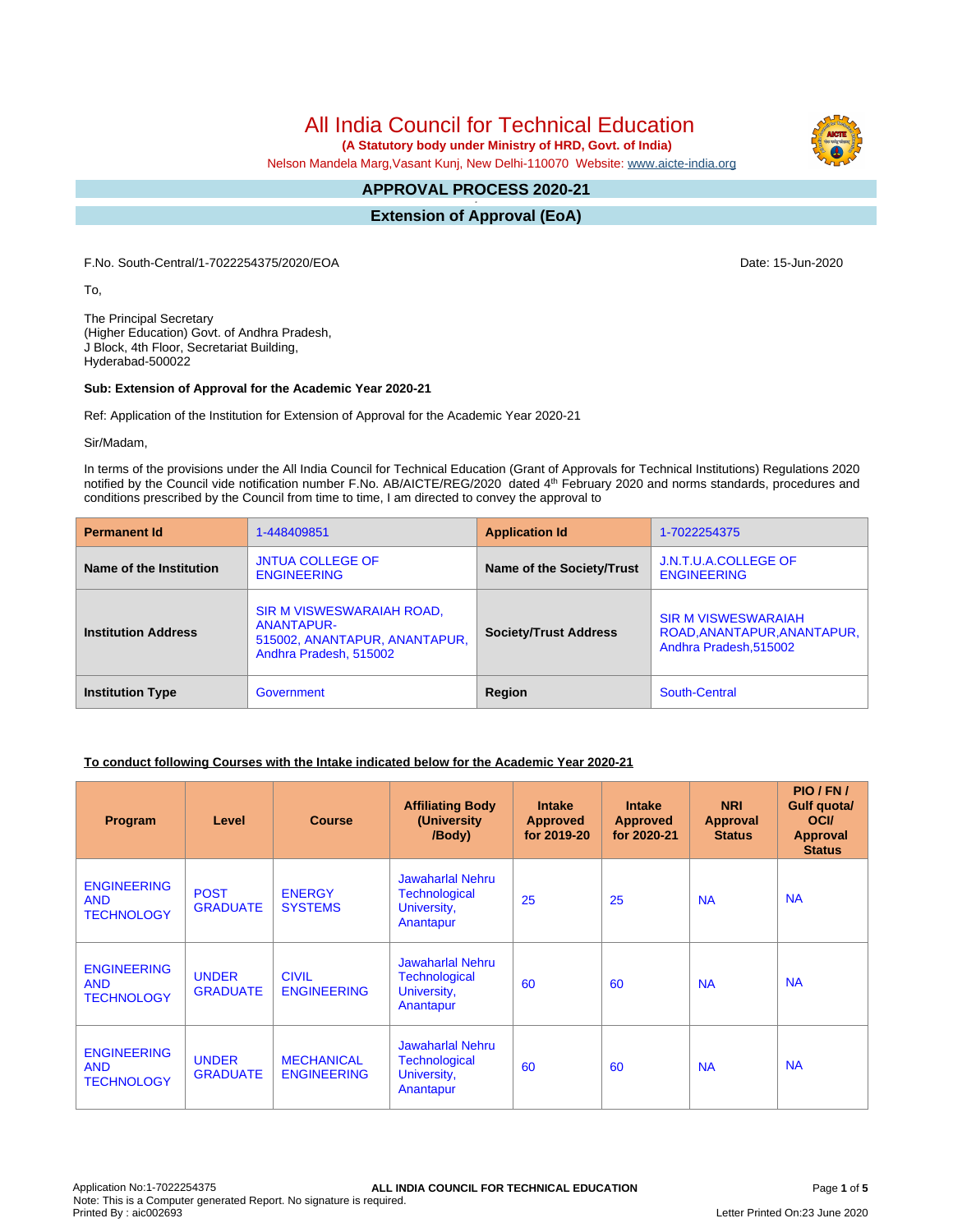| <b>ENGINEERING</b><br><b>AND</b><br><b>TECHNOLOGY</b> | <b>UNDER</b><br><b>GRADUATE</b> | <b>ELECTRICAL</b><br><b>AND</b><br><b>ELECTRONICS</b><br><b>ENGINEERING</b>                   | <b>Jawaharlal Nehru</b><br><b>Technological</b><br>University,<br>Anantapur | 60 | 60 | <b>NA</b> | <b>NA</b> |
|-------------------------------------------------------|---------------------------------|-----------------------------------------------------------------------------------------------|-----------------------------------------------------------------------------|----|----|-----------|-----------|
| <b>ENGINEERING</b><br><b>AND</b><br><b>TECHNOLOGY</b> | <b>UNDER</b><br><b>GRADUATE</b> | <b>ELECTRONICS</b><br><b>AND</b><br><b>COMMUNICATIO</b><br><b>NS</b><br><b>ENGINEERING</b>    | <b>Jawaharlal Nehru</b><br><b>Technological</b><br>University,<br>Anantapur | 60 | 60 | <b>NA</b> | <b>NA</b> |
| <b>ENGINEERING</b><br><b>AND</b><br><b>TECHNOLOGY</b> | <b>UNDER</b><br><b>GRADUATE</b> | <b>CHEMICAL</b><br><b>ENGINEERING</b>                                                         | <b>Jawaharlal Nehru</b><br><b>Technological</b><br>University,<br>Anantapur | 60 | 60 | <b>NA</b> | <b>NA</b> |
| <b>ENGINEERING</b><br><b>AND</b><br><b>TECHNOLOGY</b> | <b>UNDER</b><br><b>GRADUATE</b> | <b>COMPUTER</b><br><b>SCIENCE AND</b><br><b>ENGINEERING</b>                                   | <b>Jawaharlal Nehru</b><br>Technological<br>University,<br>Anantapur        | 60 | 60 | <b>NA</b> | <b>NA</b> |
| <b>ENGINEERING</b><br><b>AND</b><br><b>TECHNOLOGY</b> | <b>POST</b><br><b>GRADUATE</b>  | <b>STRUCTURAL</b><br><b>ENGINEERING</b>                                                       | <b>Jawaharlal Nehru</b><br><b>Technological</b><br>University,<br>Anantapur | 25 | 25 | <b>NA</b> | <b>NA</b> |
| <b>ENGINEERING</b><br><b>AND</b><br><b>TECHNOLOGY</b> | <b>POST</b><br><b>GRADUATE</b>  | <b>ELECTRICAL</b><br><b>POWER</b><br><b>SYSTEMS</b>                                           | <b>Jawaharlal Nehru</b><br>Technological<br>University,<br>Anantapur        | 25 | 25 | <b>NA</b> | <b>NA</b> |
| <b>ENGINEERING</b><br><b>AND</b><br><b>TECHNOLOGY</b> | <b>POST</b><br><b>GRADUATE</b>  | <b>CONTROL</b><br><b>SYSTEMS</b>                                                              | <b>Jawaharlal Nehru</b><br><b>Technological</b><br>University,<br>Anantapur | 25 | 25 | <b>NA</b> | <b>NA</b> |
| <b>ENGINEERING</b><br><b>AND</b><br><b>TECHNOLOGY</b> | <b>POST</b><br><b>GRADUATE</b>  | <b>POWER AND</b><br><b>INDUSTRIAL</b><br><b>DRIVES</b>                                        | <b>Jawaharlal Nehru</b><br><b>Technological</b><br>University,<br>Anantapur | 25 | 25 | <b>NA</b> | <b>NA</b> |
| <b>ENGINEERING</b><br><b>AND</b><br><b>TECHNOLOGY</b> | <b>POST</b><br><b>GRADUATE</b>  | <b>REFRIGERATIO</b><br>N & AIR<br><b>CONDITIONING</b>                                         | <b>Jawaharlal Nehru</b><br><b>Technological</b><br>University,<br>Anantapur | 25 | 25 | <b>NA</b> | <b>NA</b> |
| <b>ENGINEERING</b><br><b>AND</b><br><b>TECHNOLOGY</b> | <b>POST</b><br><b>GRADUATE</b>  | <b>PRODUCT</b><br><b>DESIGN</b>                                                               | <b>Jawaharlal Nehru</b><br><b>Technological</b><br>University,<br>Anantapur | 25 | 25 | <b>NA</b> | <b>NA</b> |
| <b>ENGINEERING</b><br><b>AND</b><br><b>TECHNOLOGY</b> | <b>POST</b><br><b>GRADUATE</b>  | <b>INTERNAL</b><br><b>COMBUSTION</b><br><b>AND</b><br><b>AUTOMOBILES</b>                      | <b>Jawaharlal Nehru</b><br><b>Technological</b><br>University,<br>Anantapur | 25 | 25 | <b>NA</b> | <b>NA</b> |
| <b>ENGINEERING</b><br><b>AND</b><br><b>TECHNOLOGY</b> | <b>POST</b><br><b>GRADUATE</b>  | <b>DIGITAL</b><br><b>ELECTRONICS</b><br><b>AND</b><br><b>COMMUNICATIO</b><br><b>N SYSTEMS</b> | <b>Jawaharlal Nehru</b><br><b>Technological</b><br>University,<br>Anantapur | 25 | 25 | <b>NA</b> | <b>NA</b> |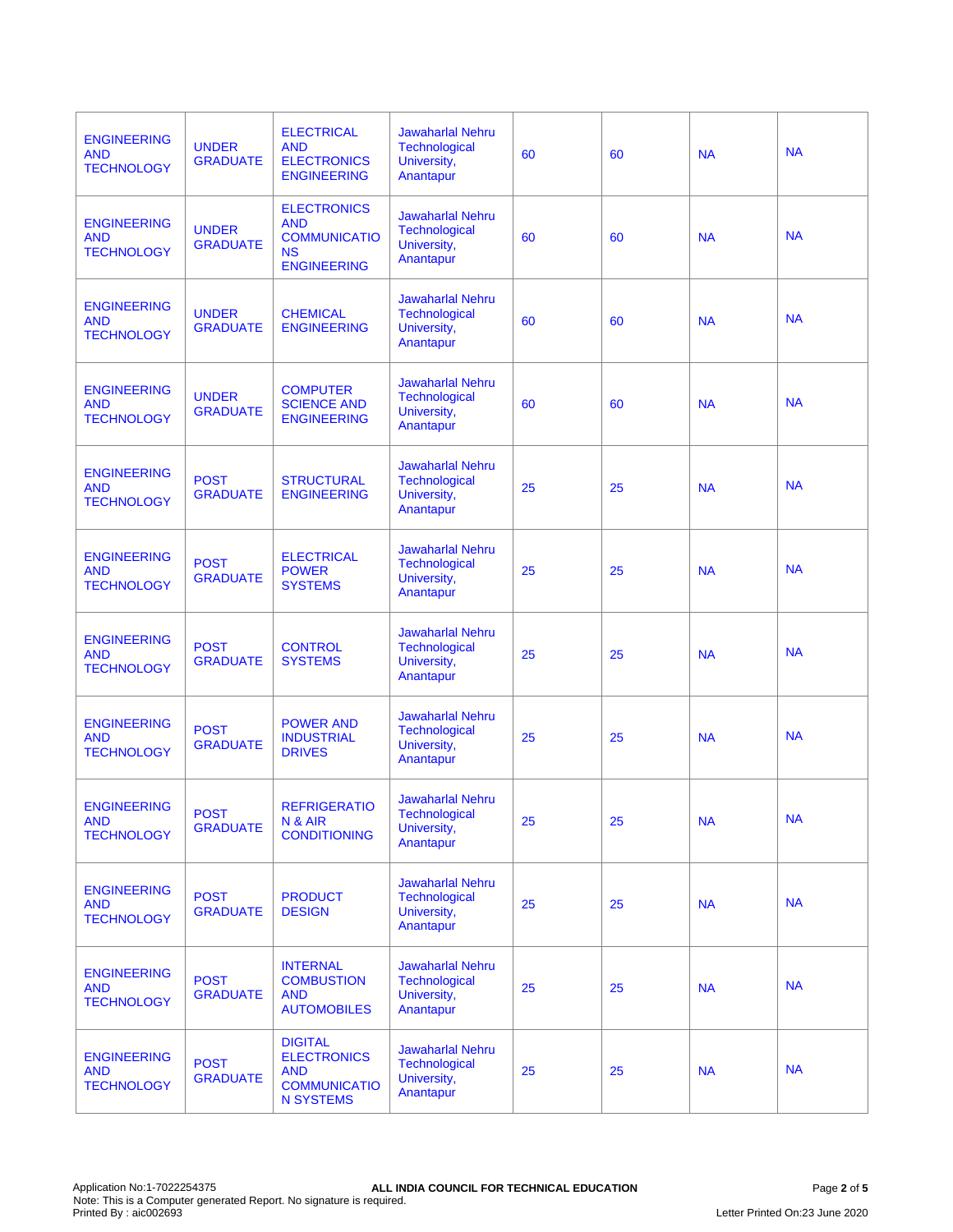| <b>MCA</b>                                            | <b>POST</b><br><b>GRADUATE</b> | <b>MASTERS IN</b><br><b>COMPUTER</b><br><b>APPLICATIONS</b>                | <b>Jawaharlal Nehru</b><br><b>Technological</b><br>University,<br>Anantapur | 60 | 60 | <b>NA</b> | <b>NA</b> |
|-------------------------------------------------------|--------------------------------|----------------------------------------------------------------------------|-----------------------------------------------------------------------------|----|----|-----------|-----------|
| <b>ENGINEERING</b><br><b>AND</b><br><b>TECHNOLOGY</b> | <b>POST</b><br><b>GRADUATE</b> | <b>COMPUTER</b><br><b>SCIENCE</b>                                          | <b>Jawaharlal Nehru</b><br><b>Technological</b><br>University,<br>Anantapur | 25 | 25 | <b>NA</b> | <b>NA</b> |
| <b>ENGINEERING</b><br><b>AND</b><br><b>TECHNOLOGY</b> | <b>POST</b><br><b>GRADUATE</b> | <b>SOFTWARE</b><br><b>ENGINEERING</b>                                      | <b>Jawaharlal Nehru</b><br>Technological<br>University,<br>Anantapur        | 25 | 25 | <b>NA</b> | <b>NA</b> |
| <b>ENGINEERING</b><br><b>AND</b><br><b>TECHNOLOGY</b> | <b>POST</b><br><b>GRADUATE</b> | <b>CHEMICAL</b><br><b>ENGINEERING</b>                                      | <b>Jawaharlal Nehru</b><br><b>Technological</b><br>University,<br>Anantapur | 25 | 25 | <b>NA</b> | <b>NA</b> |
| <b>ENGINEERING</b><br><b>AND</b><br><b>TECHNOLOGY</b> | <b>POST</b><br><b>GRADUATE</b> | <b>COMPUTER</b><br><b>AIDED</b><br><b>STRUCTURAL</b><br><b>ENGINEERING</b> | <b>Jawaharlal Nehru</b><br><b>Technological</b><br>University,<br>Anantapur | 25 | 25 | <b>NA</b> | <b>NA</b> |
| <b>ENGINEERING</b><br><b>AND</b><br><b>TECHNOLOGY</b> | <b>POST</b><br><b>GRADUATE</b> | <b>ARTIFICIAL</b><br><b>INTELLIGENCE</b>                                   | <b>Jawaharlal Nehru</b><br><b>Technological</b><br>University,<br>Anantapur | 18 | 18 | <b>NA</b> | <b>NA</b> |
| <b>ENGINEERING</b><br><b>AND</b><br><b>TECHNOLOGY</b> | <b>POST</b><br><b>GRADUATE</b> | <b>RELIABILITY</b><br><b>ENGINEERING</b>                                   | <b>Jawaharlal Nehru</b><br>Technological<br>University,<br>Anantapur        | 18 | 18 | <b>NA</b> | <b>NA</b> |
| <b>ENGINEERING</b><br><b>AND</b><br><b>TECHNOLOGY</b> | <b>POST</b><br><b>GRADUATE</b> | <b>CONSTRUCTIO</b><br><b>N PLANNING</b><br><b>AND</b><br><b>MANAGEMENT</b> | <b>Jawaharlal Nehru</b><br><b>Technological</b><br>University,<br>Anantapur | 9  | 9  | <b>NA</b> | <b>NA</b> |

## **Course(s) Applied for Closure by the Institution for the Academic Year 2020-21**

| Program                                     | Level                | <b>Course</b>                                                       | <b>Affiliating Body</b><br>(Univ/Body)                               | <b>Course Closure Status</b> |
|---------------------------------------------|----------------------|---------------------------------------------------------------------|----------------------------------------------------------------------|------------------------------|
| <b>ENGINEERING AND</b><br><b>TECHNOLOGY</b> | <b>POST GRADUATE</b> | <b>DIGITAL SYSTEMS</b><br><b>AND COMPUTER</b><br><b>ELECTRONICS</b> | Jawaharlal Nehru<br><b>Technological</b><br>University,<br>Anantapur | Approved                     |

# **It is mandatory to comply with all the essential requirements as given in APH 2020-21 (Appendix 6)**